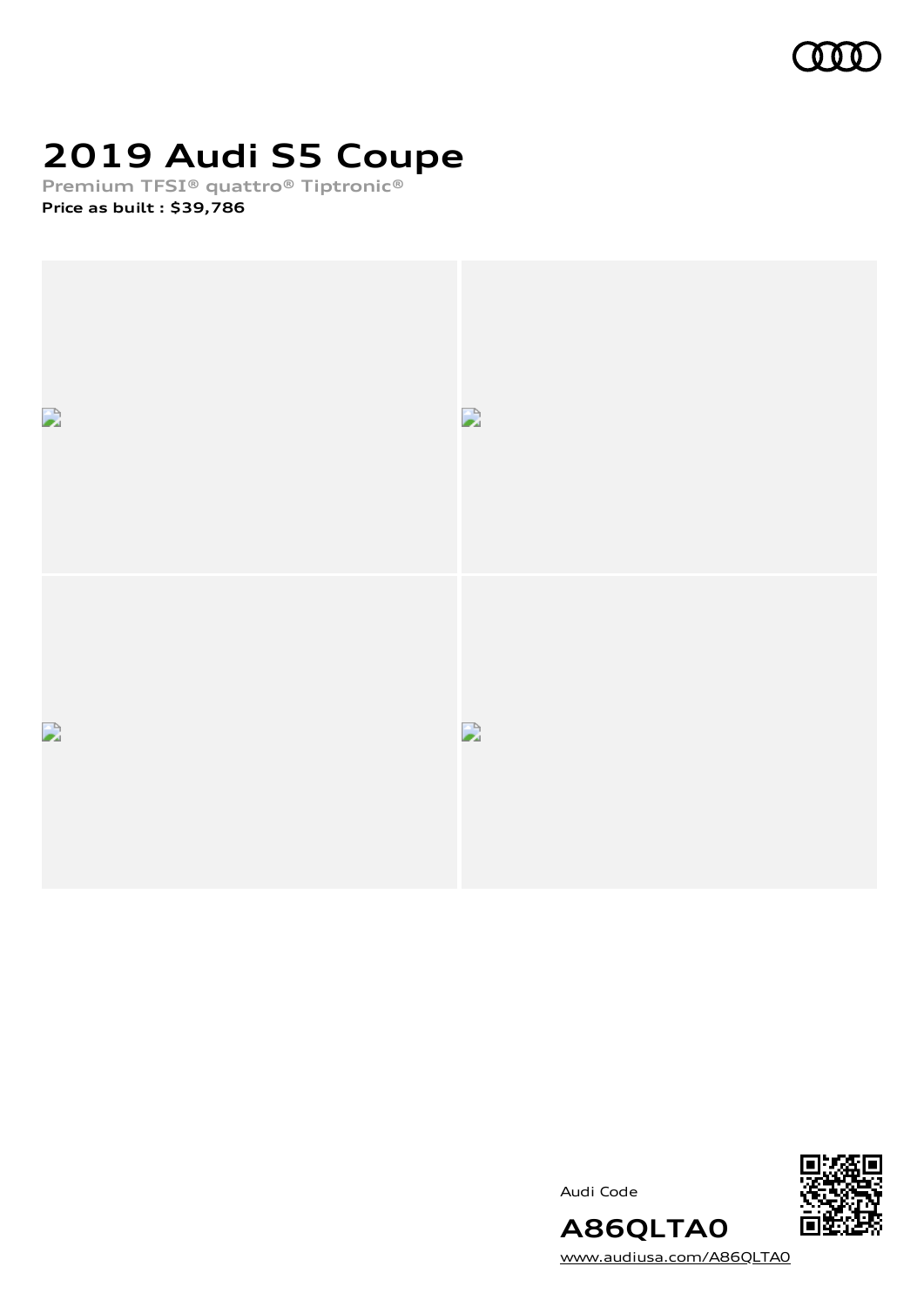## **Summary**

#### **Audi 2019 Audi S5 Coupe** Premium TFSI® quattro® Tiptronic®

**Price as buil[t](#page-10-0)** \$39,786

### **Exterior colour**

Glacier White metallic

### $\overline{\phantom{a}}$

### **Further Information**

|                 | N٥           |
|-----------------|--------------|
| Mileage         | 28,664 miles |
| Type of vehicle | Used car     |

**Warranty**

#### **Interior colour**

| Seats     | Black with Rock Gray stitching |
|-----------|--------------------------------|
| Dashboard | Black                          |
| Carpet    | Black                          |
| Headliner | Black                          |

#### **Audi Code** A86QLTA0

**Your configuration on www.audiusa.com** [www.audiusa.com/A86QLTA0](https://www.audiusa.com/A86QLTA0)

**Commission number** 6492208f0a0e09b05160

### **Technical Specifications**

| Engine type                  | 3.0-liter six-cylinder                                       |
|------------------------------|--------------------------------------------------------------|
| stroke                       | Displacement/Bore and $2,995/84.5 \times 89.0 \text{ cc/mm}$ |
| Torque                       | 369 lb-ft@rpm                                                |
| Top track speed              | 155 mph or 130 mph with all-<br>season tires mph 1           |
| Acceleration (0 - 60<br>mph) | 4.4 seconds seconds                                          |
| Recommended fuel             | Premium                                                      |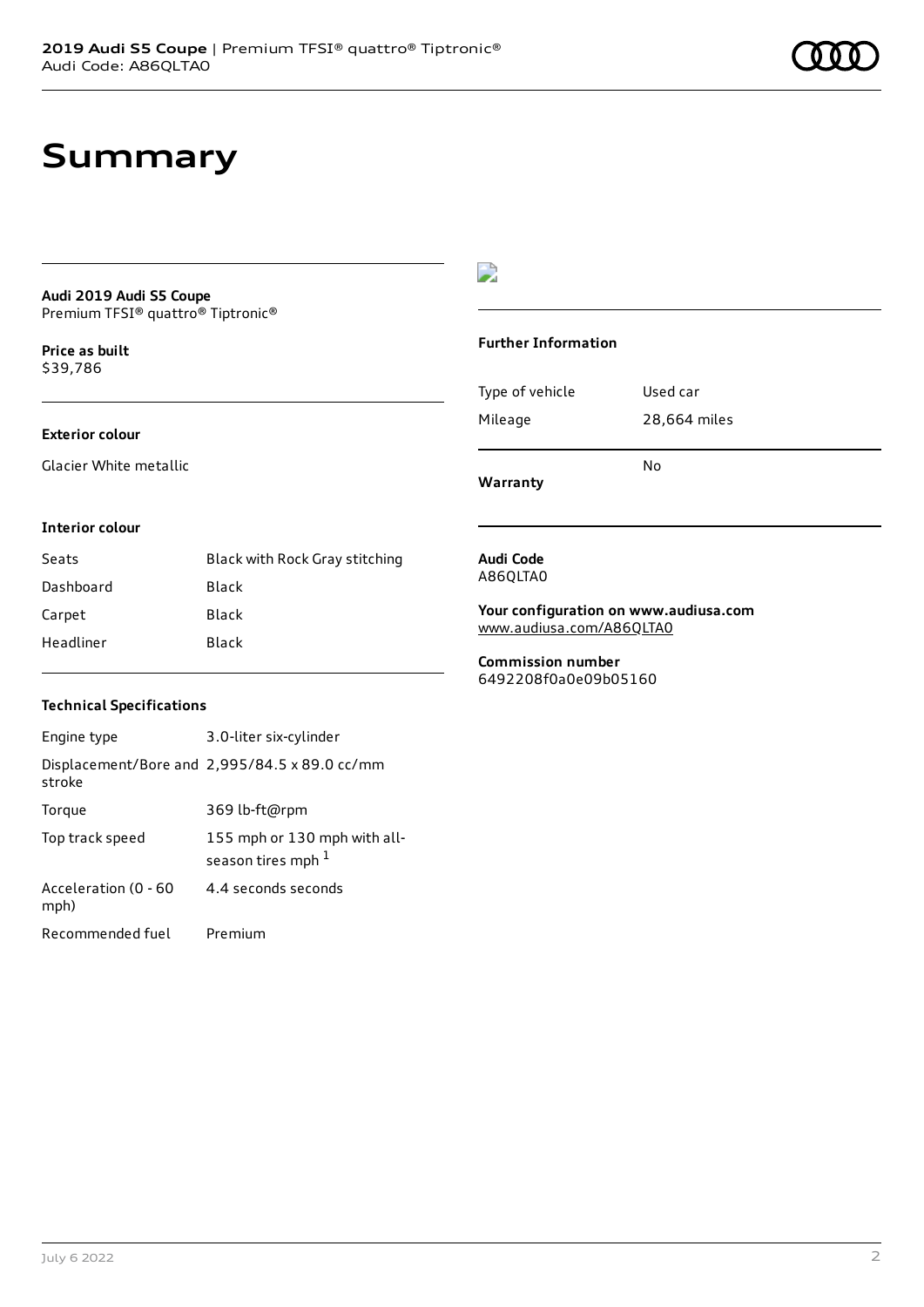# **Equipment**

Glacier White metallic

Audi advanced key-keyless start, stop and entry

Power-adjustable, heated exterior side mirrors with memory

Convenience package

Audi pre sense® rear

Audi side assist

SiriusXM® Satellite Radio



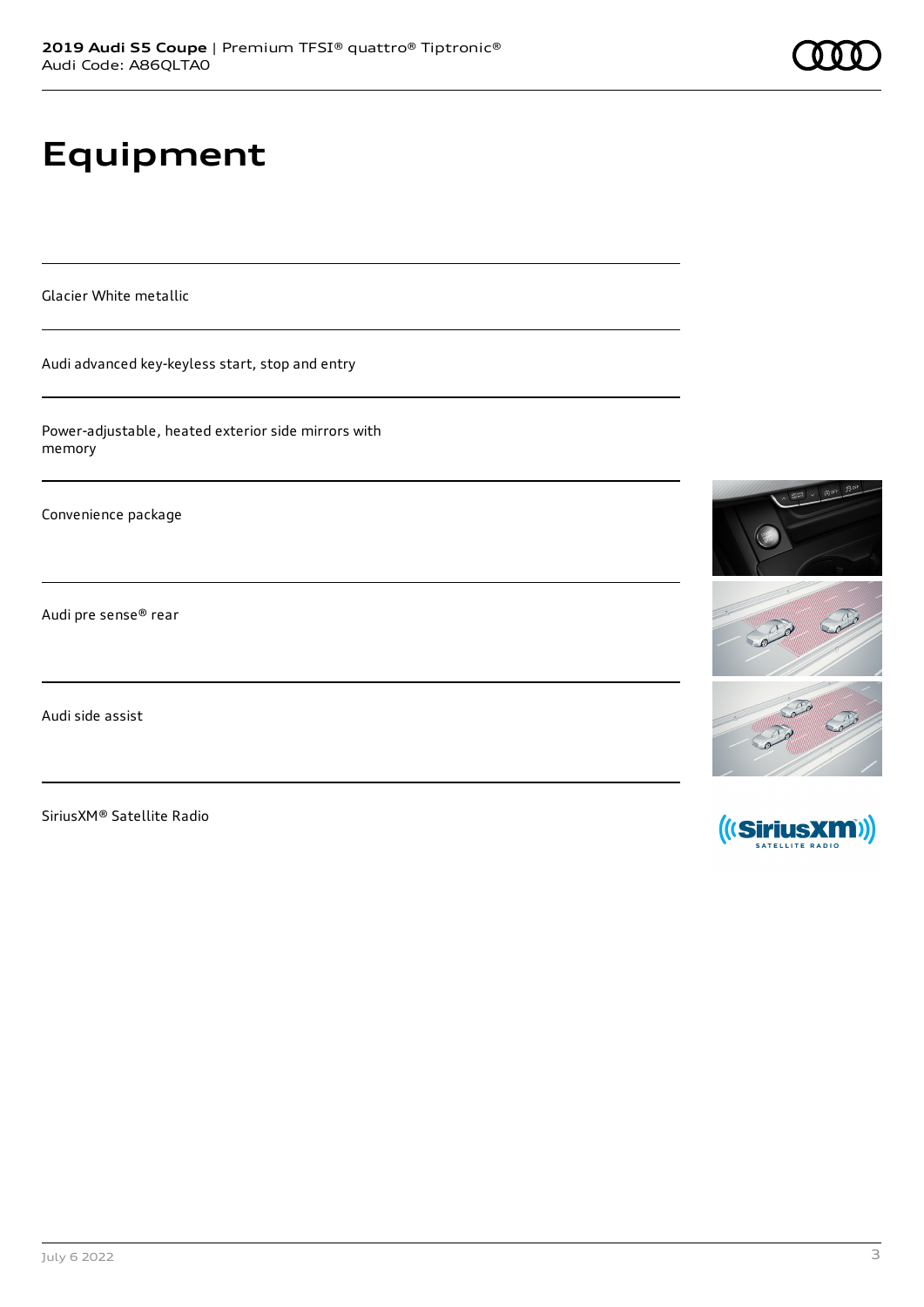| 4UH | Driver and front-passenger advanced airbags<br>and knee airbags  |
|-----|------------------------------------------------------------------|
| UH1 | Electromechanical parking brake                                  |
| 8T2 | Cruise control with coast, resume and<br>accelerate features     |
| VC2 | Garage door opener (HomeLink®)                                   |
| 6Y2 | Top speed electronically limited to 130 mph                      |
| OZ7 | Electromechanical power steering                                 |
| 7K6 | Tire-pressure monitoring system                                  |
| 4X3 | Front thorax side airbags and Sideguard®<br>head curtain airbags |
| 3B3 | Lower Anchors and Tethers for Children<br>(LATCH) in rear seats  |
|     |                                                                  |

### **Exterior**

| 0PO             | Dual exhaust outlets with chrome tips    |
|-----------------|------------------------------------------|
| 1S1             | Vehicle tool kit and vehicle jack        |
| 1BD             | S sport suspension system                |
| 5]2             | Electric rear spoiler                    |
| 8IT             | Full LED headlights                      |
| 8Q3             | Automatic headlights                     |
| HW <sub>0</sub> | 18" 245/40 summer tires                  |
| 8SP             | LED taillights with dynamic turn signals |
| 4KC             | Heat-insulating glass                    |
| 4ZB             | Aluminum trim around exterior windows    |
| V86             | 18" 5-double-spoke-star design wheels    |

#### July 6 2022 4

| <b>Interior</b>  |                                                                                     |
|------------------|-------------------------------------------------------------------------------------|
| QE1              | Storage package                                                                     |
| 3FB              | Panoramic sunroof                                                                   |
| VT5              | Aluminum door sill inlays with S badging                                            |
| VF1              | Stainless steel pedal caps                                                          |
| 6NO              | Black cloth headliner                                                               |
| 9AQ              | Three-zone automatic climate control                                                |
| 4L7              | Auto-dimming interior rear view mirror with<br>digital compass                      |
| 001              | LED interior lighting package                                                       |
| 2PF              | Flat-bottom three-spoke multifunction sport<br>steering wheel                       |
| 6F3              | Front center armrest                                                                |
| 4F <sub>2</sub>  | Electric tailgate/trunk lid release from inside                                     |
| 5XF              | Driver and front-passenger extendable sun<br>visors with illuminated vanity mirrors |
| 3KA              | Unsplit rear seat bench unsplit, split folding<br>backrest                          |
| N <sub>2</sub> S | Leather/Alcantara® seating surfaces with<br>diamond stitching                       |
|                  |                                                                                     |

| 5TG | Brushed Aluminum inlays |  |
|-----|-------------------------|--|

4A3 Heated front seats

#### **Infotainment and Driver Assistance**

| 6K8 | Audi pre sense® basic and Audi pre sense®<br>city     |
|-----|-------------------------------------------------------|
| 2H1 | Audi drive select                                     |
| IW3 | Audi connect CARE assistance and security<br>services |

### **(1/2)**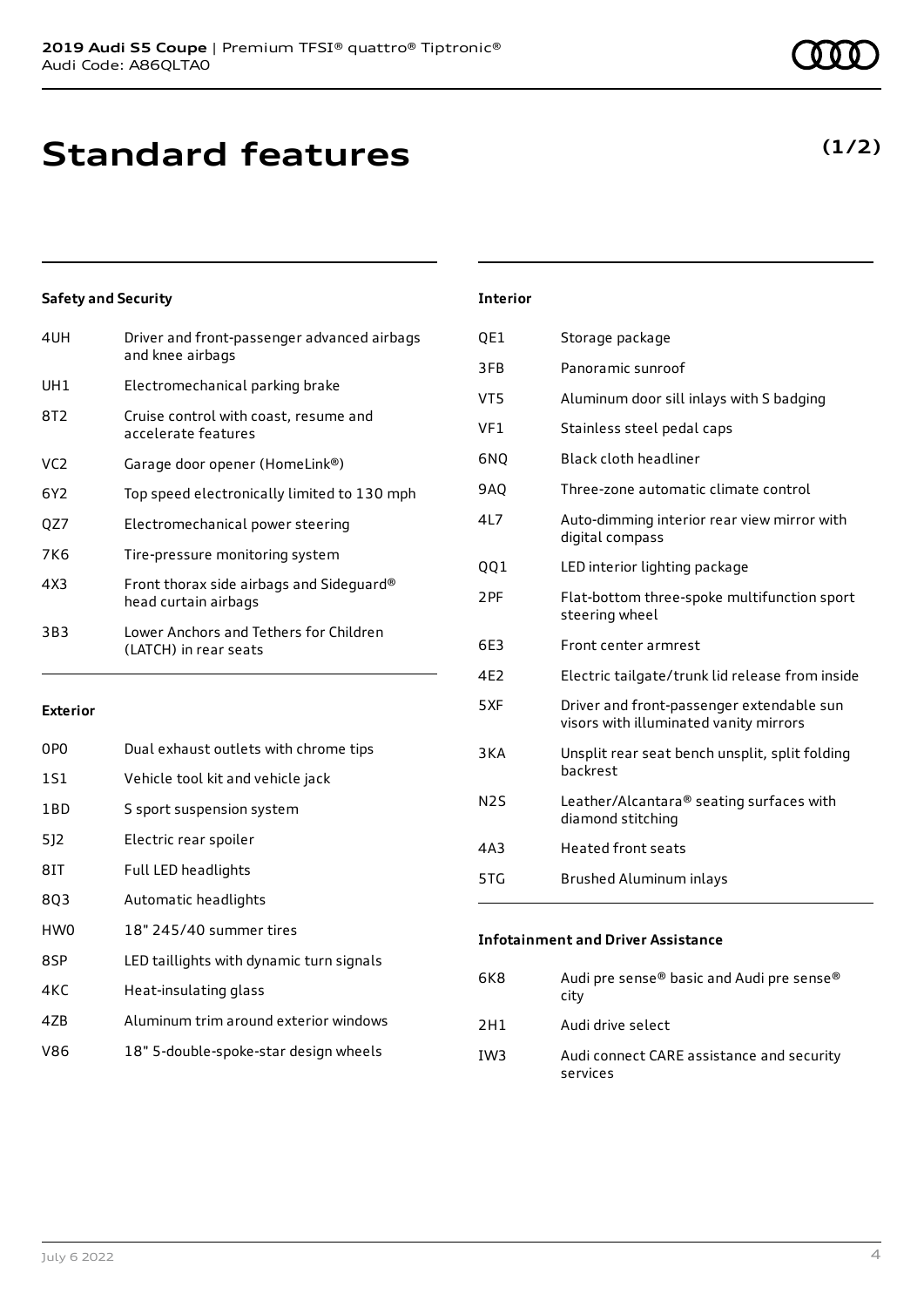**(2/2)**

### **Standard features**

### **Infotainment and Driver Assistance**

| UI <sub>2</sub> | Audi smartphone interface including Apple<br>CarPlay <sup>™</sup> and Google™ Android Auto <sup>™</sup> for<br>compatible devices |
|-----------------|-----------------------------------------------------------------------------------------------------------------------------------|
| KA2             | Rear view camera                                                                                                                  |
| 9VD             | Audi sound system                                                                                                                 |

- 9S7 7.0" color driver information system
- 7UH Connectivity package
- I8S MMI® radio
- 9ZX BLUETOOTH® wireless technology preparation for compatible devices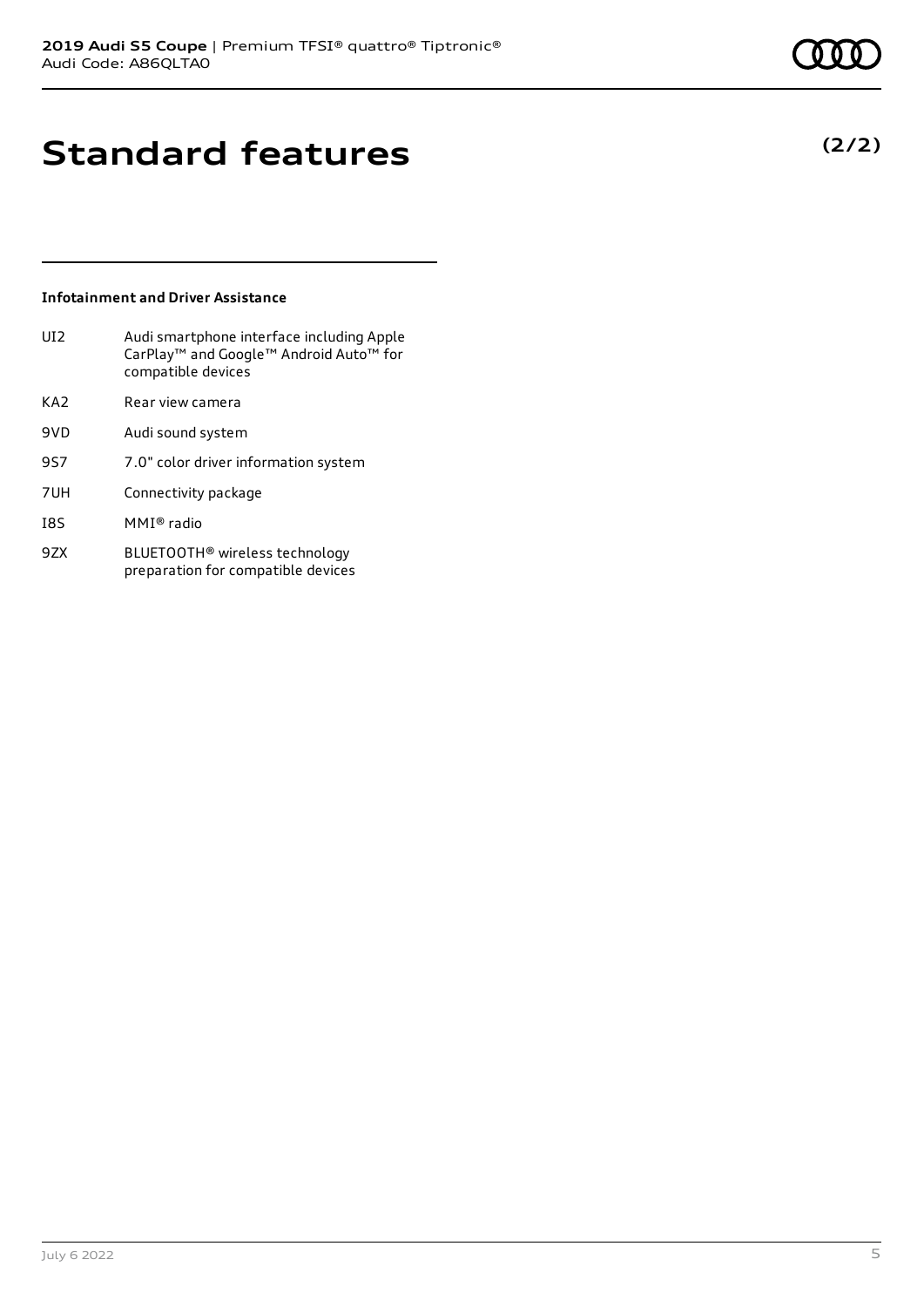### **Dealer remarks**

CARFAX One-Owner. Priced below KBB Fair Purchase Price!

Certified. Audi Certified pre-owned Details:

- \* 300+ Point Inspection
- \* Roadside Assistance

\* Limited Warranty: 12 Month/Unlimited Mile beginning after new car warranty expires or from certified purchase date

\* Warranty Deductible: \$0

\* Includes 24/7 Roadside Assistance emergency towing, collision, jump start, flat tire change, emergency fuel service, lock-out service, extrication service, Audi assist, CARFAX Vehicle History Report and SiriusXM satellite radio complimentary 90 day subscription. If Audi New Vehicle Limited Warranty (NVLW) coverage remains at time of CPO purchase, CPO Limited Warranty Coverage commences upon expiration of NVLW and continues until 5 years from vehicle's original in-service date with no mileage limitation. If NVLW coverage has expired at time of CPO purchase, CPO Limited Warranty coverage commences at time of purchase and continues for 12 months with no mileage limitation. Limited warranty is transferable between private parties.

- \* Transferable Warranty
- \* Vehicle History

\*Full Safety Inspection, \*All Scheduled Service Up to Date, BACKUP CAMERA, BLUETOOTH, HOMELINK, SUNROOF/MOONROOF, HEAT PACKAGE, LEATHER SEATS, CLIMATE PACKAGE, PREMIUM AUDIO PACKAGE, 1ST OIL CHANGE COMPLIMENTARY, Alarm System w/Motion Sensors, AM/FM radio: SiriusXM, Audi Advanced Key, Audi pre sense rear, Audi Side Assist, Auto-Dimming Exterior Mirrors, Automatic temperature control, Convenience Package, Driver Seat Memory, Exterior Parking Camera Rear, Front Bucket Seats, Front Center Armrest, Front dual zone A/C, Heated front seats, Milano Leather Seating Surfaces, Power moonroof, Radio data system, Remote keyless entry, SiriusXM All Access Service, Speed control, Wheels: 18" x 8.5" 5-Double-Spoke-Star Design.

### 3.0L TFSI quattro 8-Speed Automatic with Tiptronic

At Audi Henderson, our goal is to provide our customers with a Dealership experience that is unmatched in the Automotive Industry. Whether it's sales or service, parts or accessories, it is our goal to do our best for you on each and every visit. We believe Audi vehicles are some of the finest on the road today and our passion for what we do is obvious from the moment you set foot in our store. We've refined our processes, continually train our staff and take pride in what we do in effort to redefine the typical car-buying experience. Visit Audi Henderson today and experience the difference.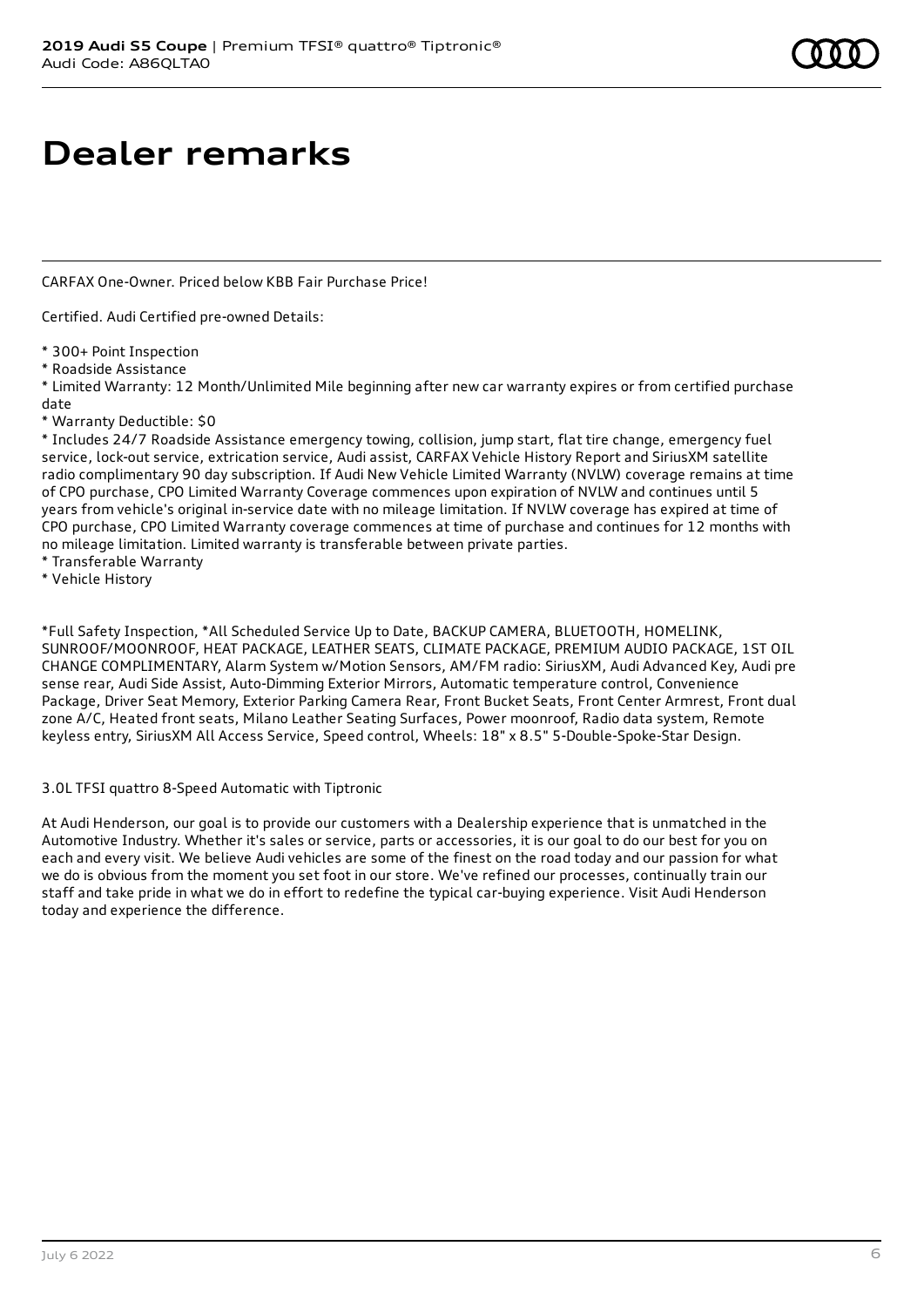## **Technical Specifications**

### **Engineering | Performance**

| Engine type                  | 3.0-liter six-cylinder                                  |
|------------------------------|---------------------------------------------------------|
| Acceleration (0 - 60<br>mph) | 4.4 seconds seconds                                     |
| Engine block                 | Aluminum-alloy                                          |
|                              | Induction/fuel injection Twin-scroll turbocharged/TFSI® |
| Displacement                 | 3.01                                                    |
| Cylinder head                | Aluminum-alloy                                          |
| Horsepower                   | 349 @ rpm                                               |
| stroke                       | Displacement/Bore and 2,995/84.5 x 89.0 cc/mm           |
| Top track speed <sup>1</sup> | 155 mph or 130 mph with all-<br>season tires mph        |
| Torque                       | 369 lb-ft@rpm                                           |
| Valvetrain                   | 24-valve DOHC with Audi valvelift<br>system             |

### **Transmission | Drivetrain**

**Steering**

| Gear ratios: 8th                  | 0.667:1                                                                                                   |
|-----------------------------------|-----------------------------------------------------------------------------------------------------------|
| Gear ratios: 6th                  | 1.000:1                                                                                                   |
| Gear ratios: 7th                  | 0.839:1                                                                                                   |
| Gear ratios: Reverse              | 3.317:1                                                                                                   |
| Rear Differential, for<br>quattro | Optional quattro® sport rear<br>differential                                                              |
| Gear ratios: Final Drive          | 2.848:1                                                                                                   |
| Gear ratios: 4th                  | 1.667:1                                                                                                   |
| Transmission                      | Eight-speed Tiptronic <sup>®</sup> automatic<br>transmission and quattro <sup>®</sup> all-<br>wheel drive |
| Gear ratios: 5th                  | 1.285:1                                                                                                   |
| Gear ratios: 2nd                  | 3.143:1                                                                                                   |
| Gear ratios: 3rd                  | 2.106:1                                                                                                   |
| Gear ratios: 1st                  | 4.714:1                                                                                                   |

### **Electrical system**

| Alternator | 14 Volts - 110-150A  |
|------------|----------------------|
| Battery    | 12 Volts - 420A/75Ah |

| Steering type                              | Electromechanical speed-sensitive<br>power steering/optional dynamic<br>steering |
|--------------------------------------------|----------------------------------------------------------------------------------|
| Turning diameter, curb- 37.7 ft<br>to-curb |                                                                                  |
| Steering ratio                             | 15.9:1                                                                           |
| <b>Suspension</b>                          |                                                                                  |

| Front axle | Five-link front independent steel<br>spring suspension |
|------------|--------------------------------------------------------|
| Rear axle  | Five-link rear independent steel<br>spring suspension  |
| Optional   | Sport adaptive damping suspension                      |

### **(1/2)**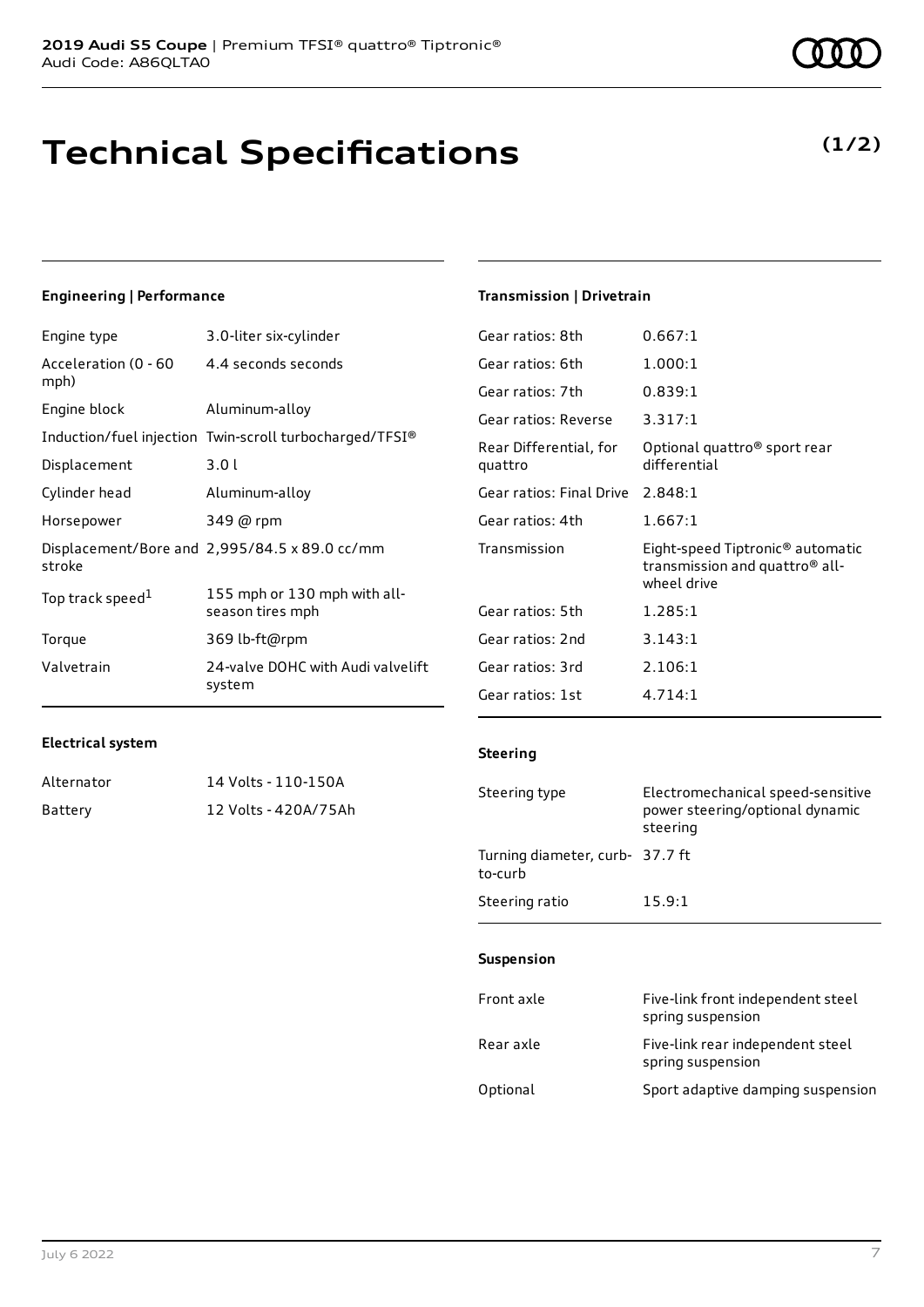| <b>Front brakes</b>  | 13.8 (ventilated disc) in                                            |
|----------------------|----------------------------------------------------------------------|
| Rear brakes          | 13.0 (ventilated disc) in                                            |
| Parking brake        | <b>Electromechanical</b>                                             |
|                      |                                                                      |
| <b>Body</b>          |                                                                      |
| Material             | Multi-material body construction<br>(steel and aluminum composition) |
| Corrosion protection | Multistep anti-corrosion protection                                  |
|                      |                                                                      |

### **Warranty | Maintenance**

| Warranty    | 4-year/50,000-mile Audi New<br>Vehicle Limited Warranty                                   |
|-------------|-------------------------------------------------------------------------------------------|
| Maintenance | 12-month/10,000-mile (whichever<br>occurs first) NO CHARGE first<br>scheduled maintenance |

### **Exterior Measurements**

| Height                        | 53.9 in  |
|-------------------------------|----------|
| Length                        | 184.7 in |
| Wheelbase                     | 108.8 in |
| Drag coefficient              | 0.29 Cw  |
| Overall width with<br>mirrors | 79.9 in  |
| Track rear                    | 61.7 in  |
| <b>Track front</b>            | 62.5 in  |
| Curb weight                   | 3.847 lb |

**Technical Specifications**

### **Interior measurements**

| Seating capacity                          | 4                    |
|-------------------------------------------|----------------------|
| Shoulder room, rear                       | 50.7 in              |
| Head room with front<br>sunroof           | 39.0 in              |
| Leg room, rear                            | 32.7 in              |
| Shoulder room, front                      | 55.3 in              |
| Head room with rear<br>sunroof            | $36.1$ in            |
| Head room, rear                           | 36.1 in              |
| Leg room, front                           | 41.3 in              |
| Head room, front                          | 39.0 in              |
| Cargo volume, rear<br>seatbacks up/folded | 11.6/NA cu ft, cu ft |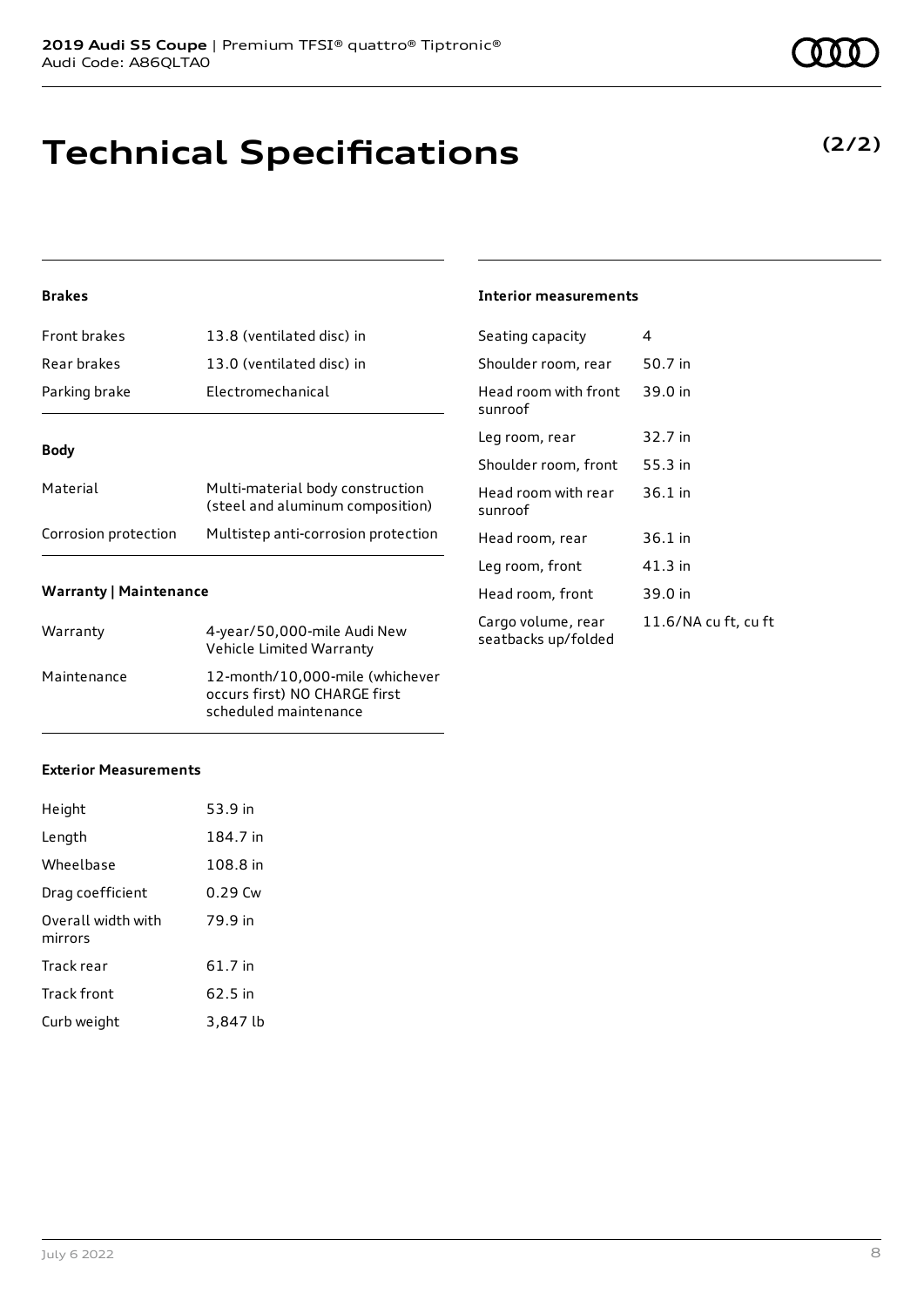### **Consumption- and emission**

### **Consumption by NEDC**

| urban       | $21$ mpg |
|-------------|----------|
| extra-urban | 30 mpg   |
| combined    | 24 mpg   |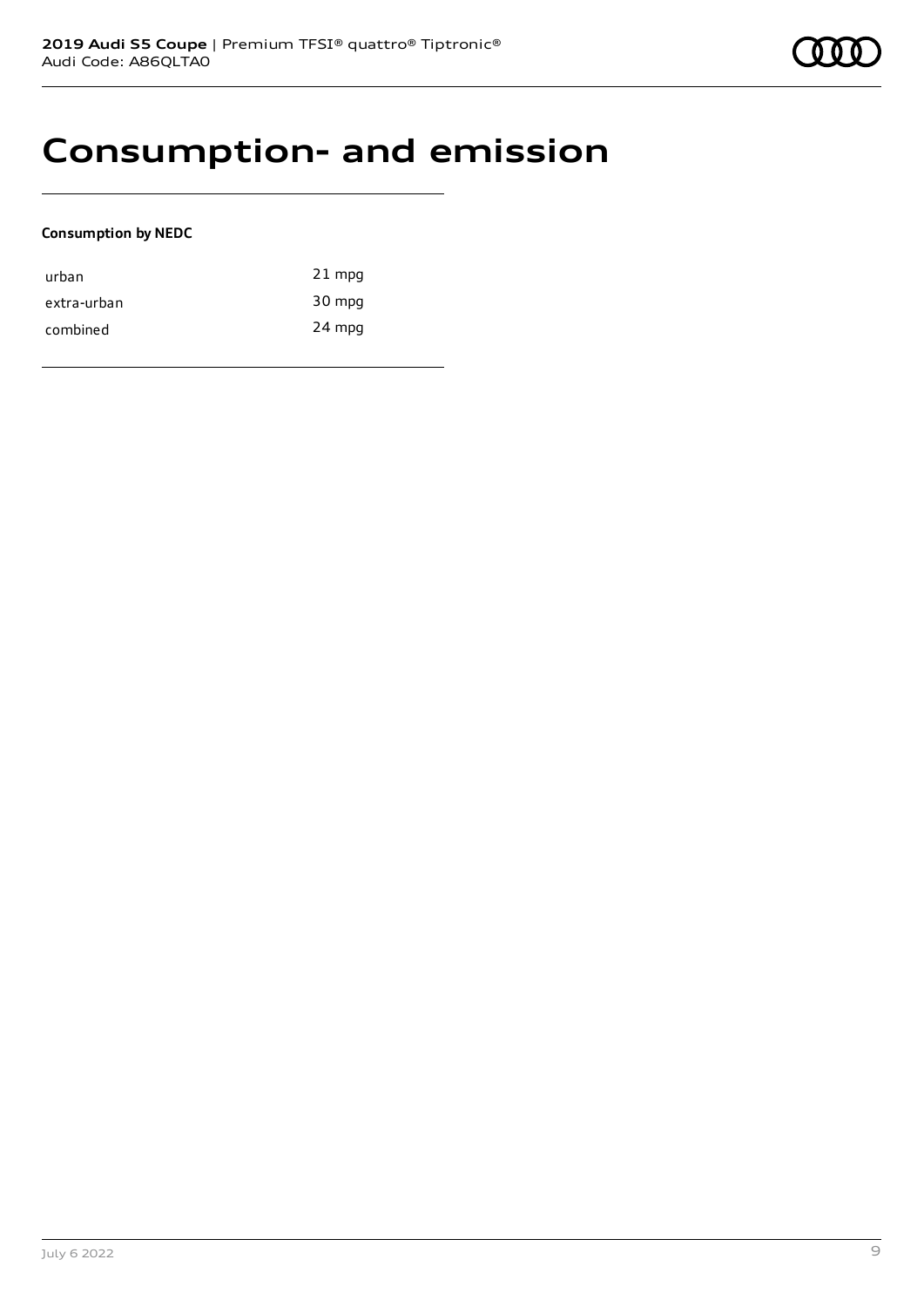

### **Contact**

Dealer **Audi Henderson**

7740 Eastgate Rd 89011 Henderson NV

Phone: +17029824600 FAX: 7029824626

www: [https://www.audihenderson.com](https://www.audihenderson.com/)